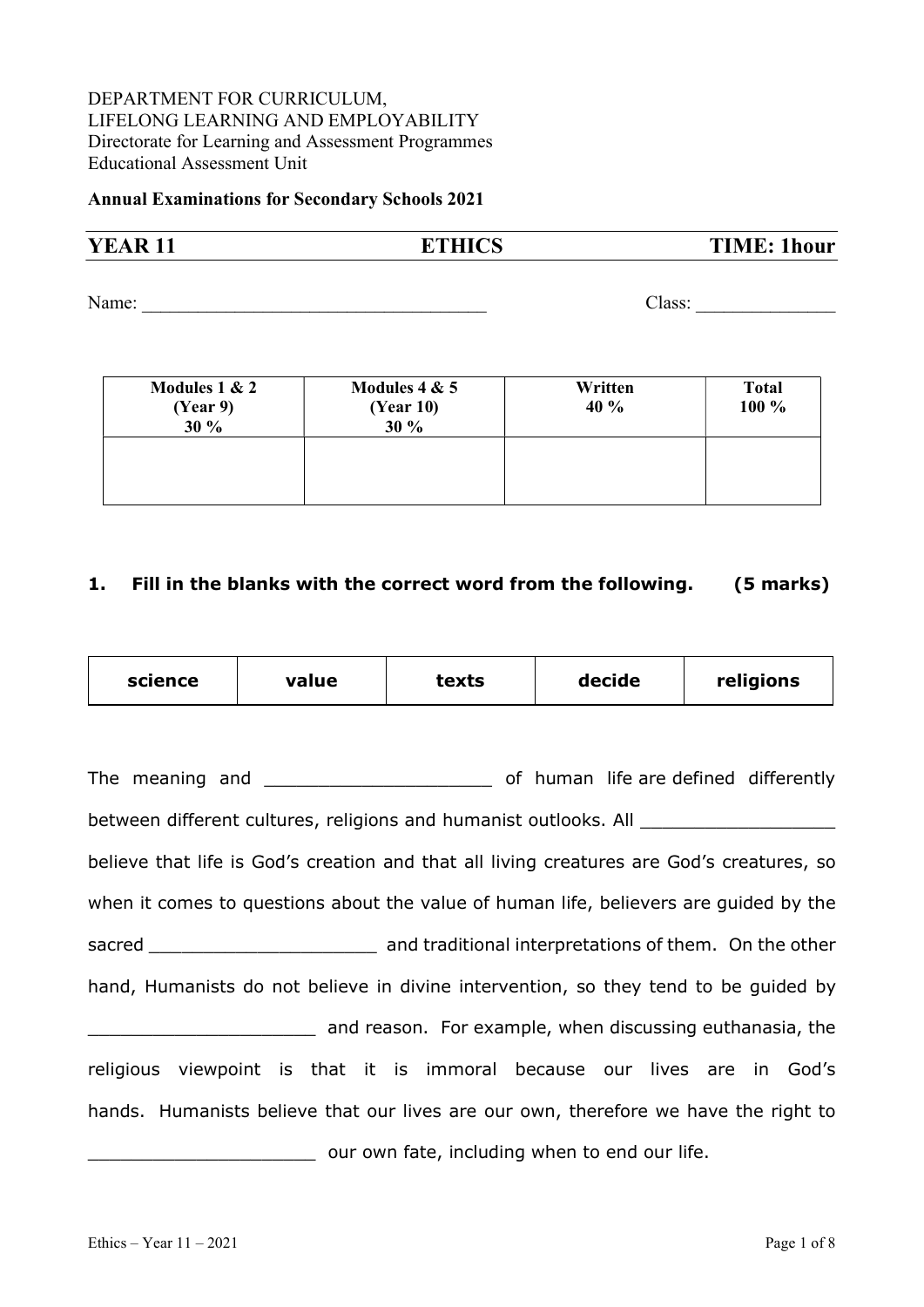#### 2. Underline the correct answer. (5 marks)

- (i.) When we say that human life has an intrinsic value, we mean that:
	- a. We respect people for what they are, as ends.
	- b. We respect people for what they can do or provide, as means.
- (ii.) The "sanctity of life doctrine" means that:
	- a. Life can be ended by human beings depending on the circumstances.
	- b. All life is sacred and so it can never be ended by human beings.
- (iii.) The term "Capital Punishment" is used when:
	- a. Someone kills another person in revenge.
	- b. The state kills a criminal after he or she has committed a very serious crime.
- (iv.) You have a right to self-defence when:
	- a. You or your property are physically attacked.
	- b. You really dislike someone and want to hurt him or her.
- (v.) Contraception is:
	- a. The continuation of conception and pregnancy.
	- b. The prevention of conception and pregnancy.

## 3. Read the following and answer the questions about it. (10 marks)

## A 10-Year-Old Girl's Ordeal to Have a Legal Abortion in Brazil



In August 2020, a 10-year-old-girl in Espírito Santo State, Brazil, discovered she was pregnant after 4 years of repeated rape by her uncle, who threatened her to keep quiet. The girl, who lives with her extended family, wanted to end the pregnancy. Being pregnant while so young meant that the girl could die from the pregnancy. Under Brazilian law, which allows abortions in cases of rape and when it is necessary to save the pregnant person's life, she had the right to do so. However, the hospital where she was admitted refused to perform the abortion, saying it did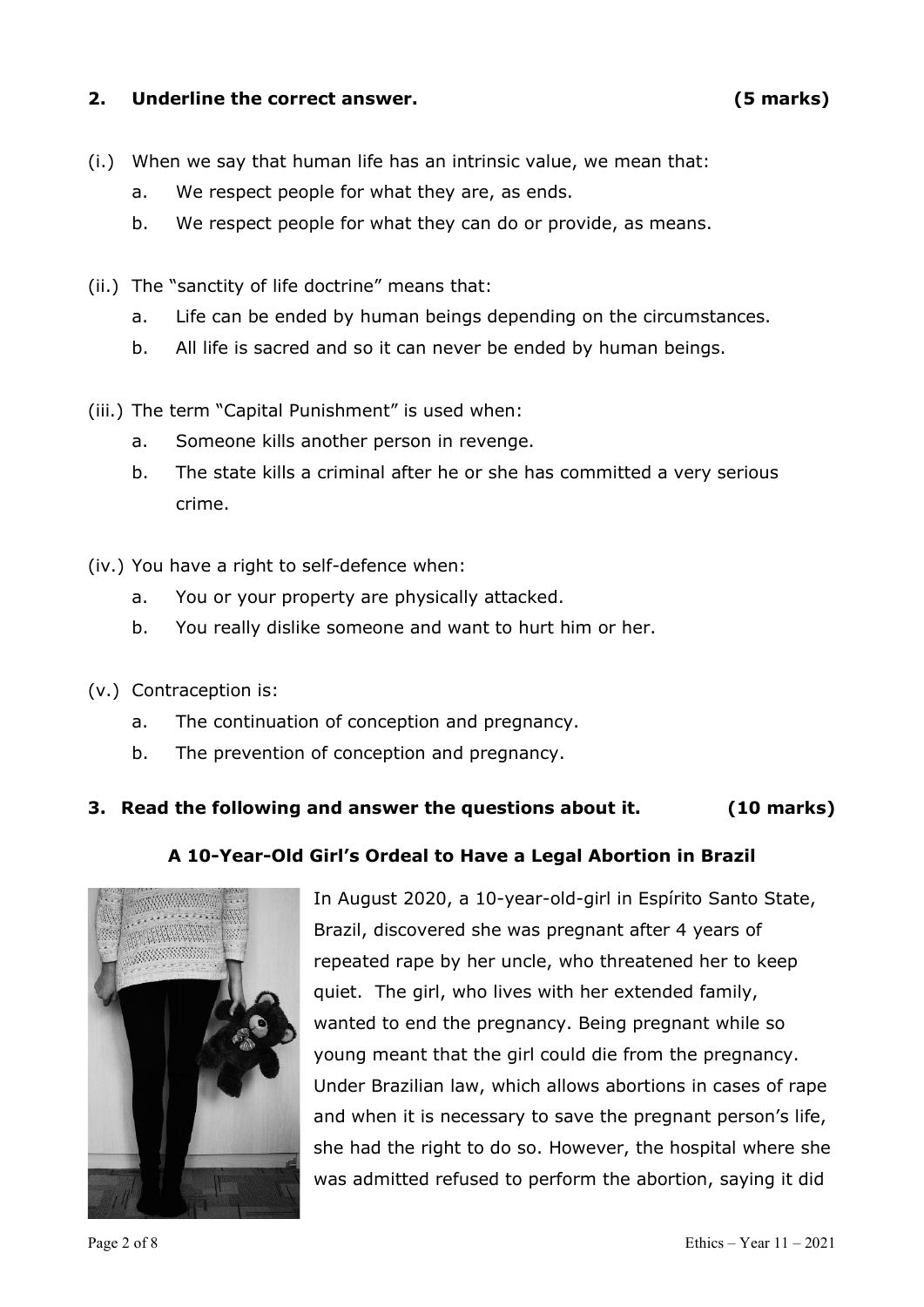not have the authority to conduct the procedure. Following a judge's intervention and a 900-mile journey to receive care, the girl finally had the abortion on August 17, effectively bringing the pregnancy to an end.

Following the judge's ruling, anti-abortion protesters then blocked access to the hospital and harassed and insulted its personnel. When the girl arrived, she had to enter the facility hidden in the trunk of a minivan. She was holding on to two soft toys.

Sadly, this girl's case is far from uncommon in Brazil. Studies estimate that every hour, 4 Brazilian girls aged up to 13 are raped, often by a relative. Although they are entitled to a legal abortion, it can be very difficult to access one, and the service has been further restricted due to the Covid-19 pandemic.

Adapted from the Human Rights Watch Website: https://www.hrw.org/news/2020/08/20/10-year-old-girls-ordeal-have-legal-abortion-brazil

1a. List 2 ways in which the 10-year-old girl was harmed. (2 marks)

 $\_$  , and the contribution of the contribution of  $\mathcal{L}_\mathcal{A}$  , and the contribution of  $\mathcal{L}_\mathcal{A}$ 

\_\_\_\_\_\_\_\_\_\_\_\_\_\_\_\_\_\_\_\_\_\_\_\_\_\_\_\_\_\_\_\_\_\_\_\_\_\_\_\_\_\_\_\_\_\_\_\_\_\_\_\_\_\_\_\_\_\_\_\_\_\_\_\_

\_\_\_\_\_\_\_\_\_\_\_\_\_\_\_\_\_\_\_\_\_\_\_\_\_\_\_\_\_\_\_\_\_\_\_\_\_\_\_\_\_\_\_\_\_\_\_\_\_\_\_\_\_\_\_\_\_\_\_\_\_\_\_\_

\_\_\_\_\_\_\_\_\_\_\_\_\_\_\_\_\_\_\_\_\_\_\_\_\_\_\_\_\_\_\_\_\_\_\_\_\_\_\_\_\_\_\_\_\_\_\_\_\_\_\_\_\_\_\_\_\_\_\_\_\_\_\_\_

\_\_\_\_\_\_\_\_\_\_\_\_\_\_\_\_\_\_\_\_\_\_\_\_\_\_\_\_\_\_\_\_\_\_\_\_\_\_\_\_\_\_\_\_\_\_\_\_\_\_\_\_\_\_\_\_\_\_\_\_\_\_\_\_

\_\_\_\_\_\_\_\_\_\_\_\_\_\_\_\_\_\_\_\_\_\_\_\_\_\_\_\_\_\_\_\_\_\_\_\_\_\_\_\_\_\_\_\_\_\_\_\_\_\_\_\_\_\_\_\_\_\_\_\_\_\_\_\_

\_\_\_\_\_\_\_\_\_\_\_\_\_\_\_\_\_\_\_\_\_\_\_\_\_\_\_\_\_\_\_\_\_\_\_\_\_\_\_\_\_\_\_\_\_\_\_\_\_\_\_\_\_\_\_\_\_\_\_\_\_\_\_\_

\_\_\_\_\_\_\_\_\_\_\_\_\_\_\_\_\_\_\_\_\_\_\_\_\_\_\_\_\_\_\_\_\_\_\_\_\_\_\_\_\_\_\_\_\_\_\_\_\_\_\_\_\_\_\_\_\_\_\_\_\_\_\_\_

1b. What is required for sexual intercourse not to be considered 'rape'? (1 mark)

- 2. Why is sexual intercourse with an underage person always considered rape? (1 mark) \_\_\_\_\_\_\_\_\_\_\_\_\_\_\_\_\_\_\_\_\_\_\_\_\_\_\_\_\_\_\_\_\_\_\_\_\_\_\_\_\_\_\_\_\_\_\_\_\_\_\_\_\_\_\_\_\_\_\_\_\_\_\_\_
- 3. Briefly explain what the right to life is and explain why some people think that a foetus does not have the same right to life as the mother. (2 marks)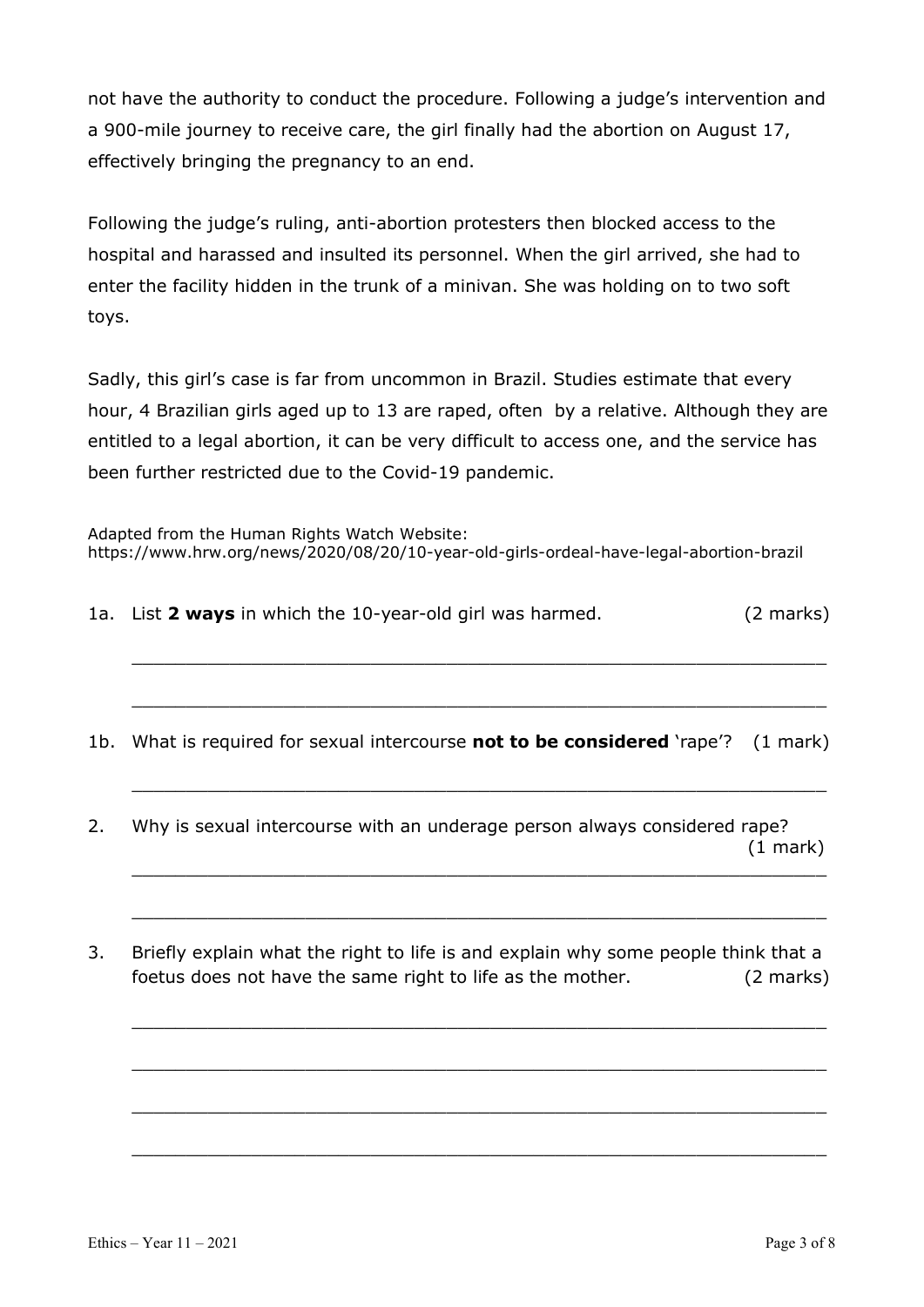4. Suggest and explain 2 reasons why the anti-abortion protesters believed they should stop the girl from getting an abortion. (2 marks)

\_\_\_\_\_\_\_\_\_\_\_\_\_\_\_\_\_\_\_\_\_\_\_\_\_\_\_\_\_\_\_\_\_\_\_\_\_\_\_\_\_\_\_\_\_\_\_\_\_\_\_\_\_\_\_\_\_\_\_\_\_\_\_\_

\_\_\_\_\_\_\_\_\_\_\_\_\_\_\_\_\_\_\_\_\_\_\_\_\_\_\_\_\_\_\_\_\_\_\_\_\_\_\_\_\_\_\_\_\_\_\_\_\_\_\_\_\_\_\_\_\_\_\_\_\_\_\_\_

\_\_\_\_\_\_\_\_\_\_\_\_\_\_\_\_\_\_\_\_\_\_\_\_\_\_\_\_\_\_\_\_\_\_\_\_\_\_\_\_\_\_\_\_\_\_\_\_\_\_\_\_\_\_\_\_\_\_\_\_\_\_\_\_



\_\_\_\_\_\_\_\_\_\_\_\_\_\_\_\_\_\_\_\_\_\_\_\_\_\_\_\_\_\_\_\_\_\_\_\_\_\_\_\_\_\_\_\_\_\_\_\_\_\_\_\_\_\_\_\_\_\_\_\_\_\_\_\_

\_\_\_\_\_\_\_\_\_\_\_\_\_\_\_\_\_\_\_\_\_\_\_\_\_\_\_\_\_\_\_\_\_\_\_\_\_\_\_\_\_\_\_\_\_\_\_\_\_\_\_\_\_\_\_\_\_\_\_\_\_\_\_\_

\_\_\_\_\_\_\_\_\_\_\_\_\_\_\_\_\_\_\_\_\_\_\_\_\_\_\_\_\_\_\_\_\_\_\_\_\_\_\_\_\_\_\_\_\_\_\_\_\_\_\_\_\_\_\_\_\_\_\_\_\_\_\_\_

\_\_\_\_\_\_\_\_\_\_\_\_\_\_\_\_\_\_\_\_\_\_\_\_\_\_\_\_\_\_\_\_\_\_\_\_\_\_\_\_\_\_\_\_\_\_\_\_\_\_\_\_\_\_\_\_\_\_\_\_\_\_\_\_

4. Read the following and answer the questions about it. (10 marks)

#### Brittany Maynard: A Terminal Cancer Patient's Choice



https://www.npr.org/sections/thetwo-way/2014/11/03/361094919/as-planned-right-todie-advocate-brittany-maynard-ends-herlife?t=1607087462581

Brittany Maynard was a 29-year-old Oregon woman with terminal brain cancer who chose to end her own life by physician-assisted suicide, which was legally available in Oregon under the Dying with Dignity law of Oregon State, U.S.A.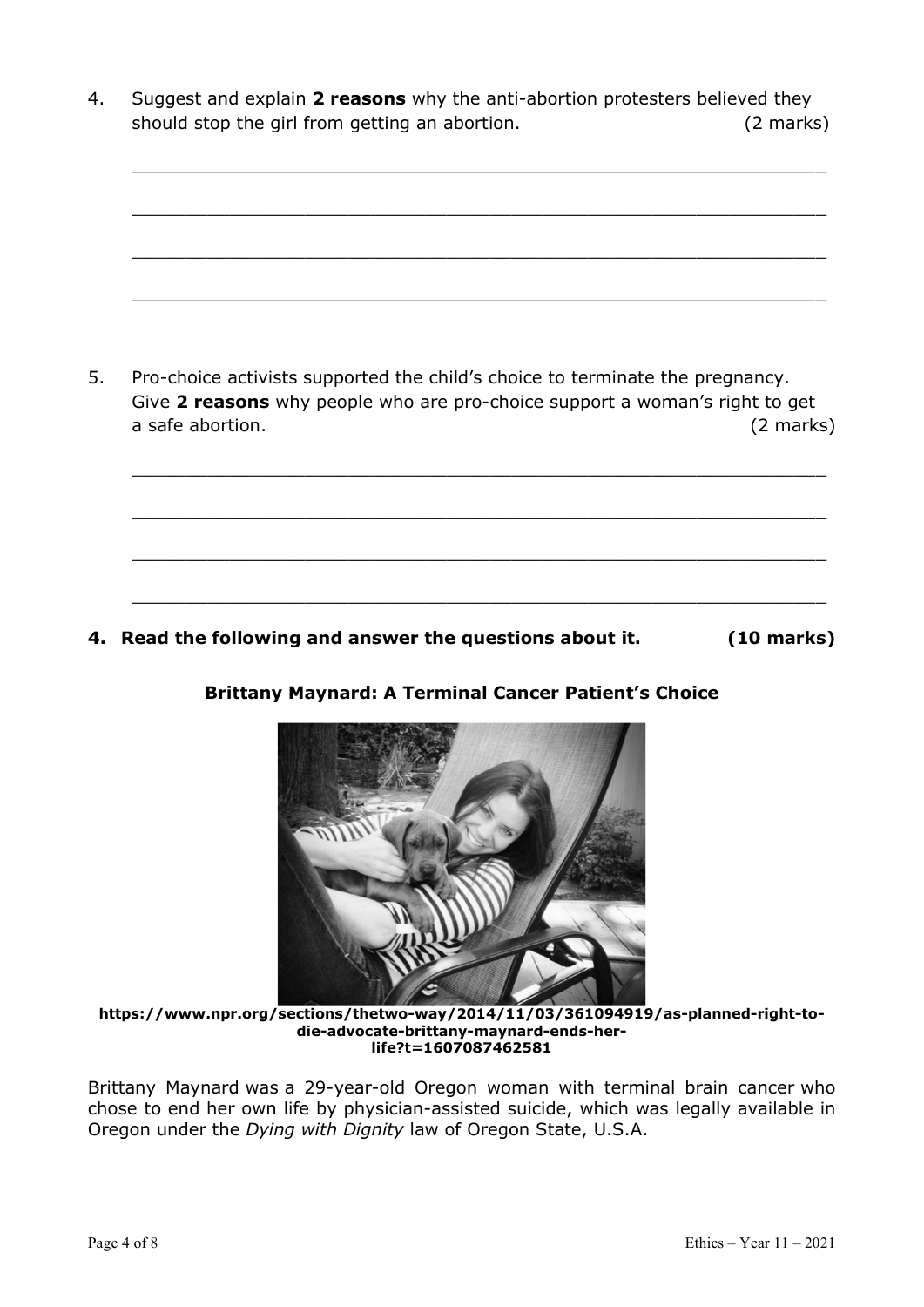As planned, and according to her own schedule and timetable, she died peacefully at home – surrounded by family and friends – on Saturday, November 1. When opting for assisted suicide, Ms. Maynard said, "I'm choosing to put myself through less emotional and physical pain." She continued, "I don't want to die, but I'm dying. My cancer is going to kill me, and it's a terrible, terrible way to die. When I look at both options in the way I am going to die, cancer versus dying from medication, I feel this fatal dose of medication is far more humane."

But some people who consider physician-assisted suicide choose not to go through with it. Roughly 40% of those who obtain the lethal doses of medicine in Oregon, in the end die not from suicide but disease. According to an article in The New Atlantis, author Courtney Campbell wrote, "In ten years, 541 Oregon residents have received lethal prescriptions to end their lives; of this number, 341 patients actually ingested the drugs."

Perhaps it's the option of having a death with dignity that really matters in cases like this. In the case of Ms. Maynard, it might be easier for her to bear the pain now that she knows that she is in control. Ms. Maynard herself said, "I'm choosing to suffer less, to put myself and my family through less pain. It's an enormous relief."

When one looks at the law on Assisted Suicide and Euthanasia of the state of Oregon, or the "Dying with Dignity Act", the three most important points of the law are i) patient self-determination, ii) professional immunity and integrity, and iii) public accountability. All three appear to be firmly at play in the Brittany Maynard case. Beneficially, she appeared comforted in her final days by her husband, mother and stepfather, and friends when she said, "I feel very fortunate to go surrounded by love." (adapted from PEOPLE Magazine, October 2014)

1a. Underline which type of euthanasia, or assisted suicide, is illustrated in this case study. (1 mark)

Voluntary passive euthanasia

Voluntary active physician-assisted suicide

Involuntary passive euthanasia

Involuntary active physician-assisted suicide

1b. Explain why you chose the answer in question  $\mathbf{1} \mathbf{a}$  (1 mark)  $(1 \text{ mark})$ 

2. The case study shows that only around 40% of Oregon residents who considered euthanasia and received prescriptions of lethal doses to end their life actually go through it. Give 2 reasons why some people would not choose euthanasia, but would choose to go through all the suffering till the end instead. (2 marks)

 $\_$  , and the contribution of the contribution of  $\mathcal{L}_\mathcal{A}$  , and the contribution of  $\mathcal{L}_\mathcal{A}$ 

 $\_$  , and the contribution of the contribution of  $\mathcal{L}_\mathcal{A}$  , and the contribution of  $\mathcal{L}_\mathcal{A}$ 

 $\_$  , and the contribution of the contribution of  $\mathcal{L}_\mathcal{A}$  , and the contribution of  $\mathcal{L}_\mathcal{A}$ 

 $\_$  , and the contribution of the contribution of  $\mathcal{L}_\mathcal{A}$  , and the contribution of  $\mathcal{L}_\mathcal{A}$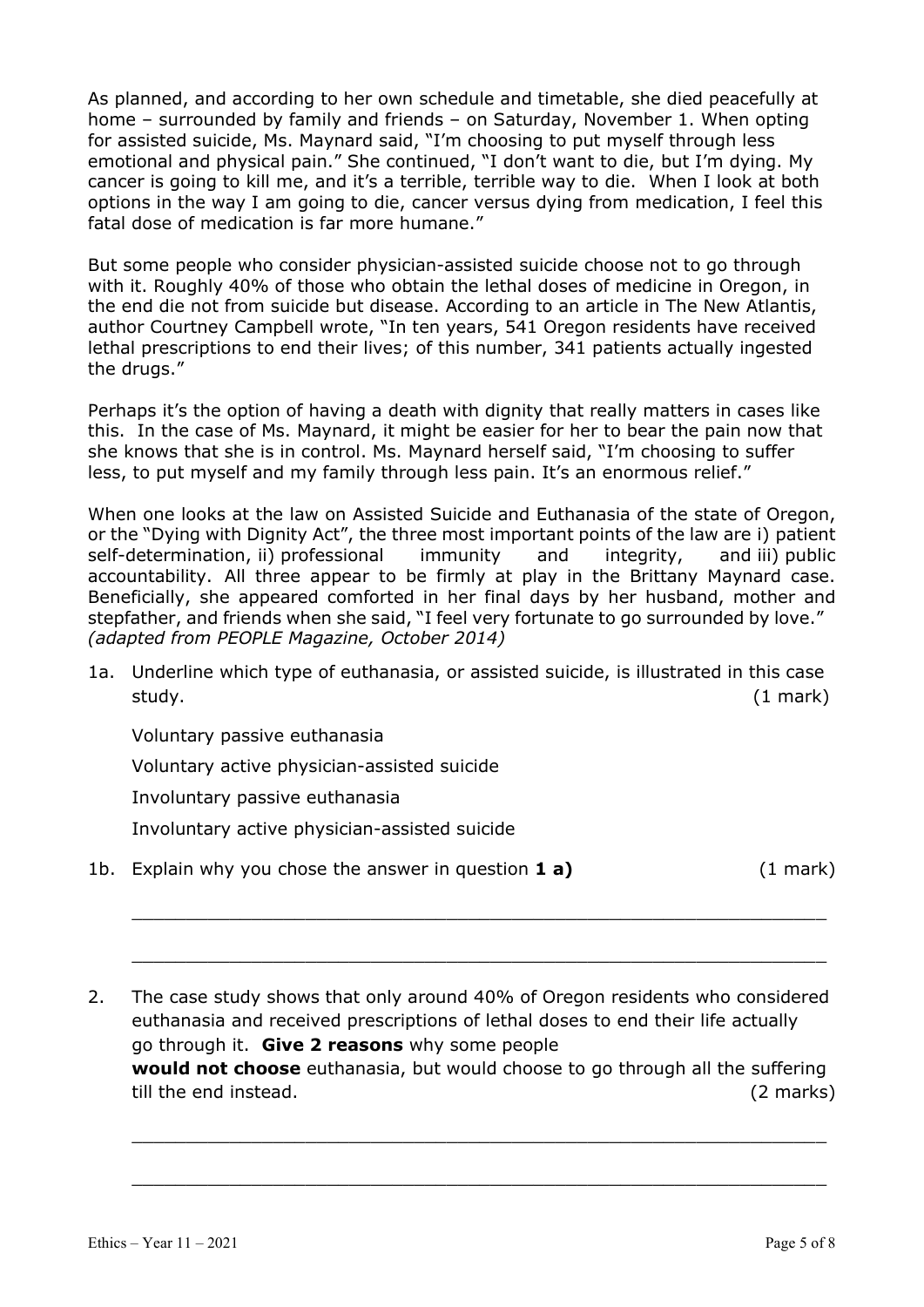3. In the Dying with Dignity law of Oregon State, U.S.A, one of the principles is selfdetermination, which is a person's ability to make one's own choices and manage one's life. Briefly explain, by giving 2 arguments, why this principle is important. (2 marks)

 $\_$  , and the contribution of the contribution of  $\mathcal{L}_\mathcal{A}$  , and the contribution of  $\mathcal{L}_\mathcal{A}$ 

\_\_\_\_\_\_\_\_\_\_\_\_\_\_\_\_\_\_\_\_\_\_\_\_\_\_\_\_\_\_\_\_\_\_\_\_\_\_\_\_\_\_\_\_\_\_\_\_\_\_\_\_\_\_\_\_\_\_\_\_\_\_\_\_

\_\_\_\_\_\_\_\_\_\_\_\_\_\_\_\_\_\_\_\_\_\_\_\_\_\_\_\_\_\_\_\_\_\_\_\_\_\_\_\_\_\_\_\_\_\_\_\_\_\_\_\_\_\_\_\_\_\_\_\_\_\_\_\_

\_\_\_\_\_\_\_\_\_\_\_\_\_\_\_\_\_\_\_\_\_\_\_\_\_\_\_\_\_\_\_\_\_\_\_\_\_\_\_\_\_\_\_\_\_\_\_\_\_\_\_\_\_\_\_\_\_\_\_\_\_\_\_\_

\_\_\_\_\_\_\_\_\_\_\_\_\_\_\_\_\_\_\_\_\_\_\_\_\_\_\_\_\_\_\_\_\_\_\_\_\_\_\_\_\_\_\_\_\_\_\_\_\_\_\_\_\_\_\_\_\_\_\_\_\_\_\_\_

\_\_\_\_\_\_\_\_\_\_\_\_\_\_\_\_\_\_\_\_\_\_\_\_\_\_\_\_\_\_\_\_\_\_\_\_\_\_\_\_\_\_\_\_\_\_\_\_\_\_\_\_\_\_\_\_\_\_\_\_\_\_\_\_

\_\_\_\_\_\_\_\_\_\_\_\_\_\_\_\_\_\_\_\_\_\_\_\_\_\_\_\_\_\_\_\_\_\_\_\_\_\_\_\_\_\_\_\_\_\_\_\_\_\_\_\_\_\_\_\_\_\_\_\_\_\_\_\_

\_\_\_\_\_\_\_\_\_\_\_\_\_\_\_\_\_\_\_\_\_\_\_\_\_\_\_\_\_\_\_\_\_\_\_\_\_\_\_\_\_\_\_\_\_\_\_\_\_\_\_\_\_\_\_\_\_\_\_\_\_\_\_\_

\_\_\_\_\_\_\_\_\_\_\_\_\_\_\_\_\_\_\_\_\_\_\_\_\_\_\_\_\_\_\_\_\_\_\_\_\_\_\_\_\_\_\_\_\_\_\_\_\_\_\_\_\_\_\_\_\_\_\_\_\_\_\_\_

\_\_\_\_\_\_\_\_\_\_\_\_\_\_\_\_\_\_\_\_\_\_\_\_\_\_\_\_\_\_\_\_\_\_\_\_\_\_\_\_\_\_\_\_\_\_\_\_\_\_\_\_\_\_\_\_\_\_\_\_\_\_\_\_

\_\_\_\_\_\_\_\_\_\_\_\_\_\_\_\_\_\_\_\_\_\_\_\_\_\_\_\_\_\_\_\_\_\_\_\_\_\_\_\_\_\_\_\_\_\_\_\_\_\_\_\_\_\_\_\_\_\_\_\_\_\_\_\_

 $\_$  , and the contribution of the contribution of  $\mathcal{L}_\mathcal{A}$  , and the contribution of  $\mathcal{L}_\mathcal{A}$ 

 $\_$  , and the contribution of the contribution of  $\mathcal{L}_\mathcal{A}$  , and the contribution of  $\mathcal{L}_\mathcal{A}$ 

 $\_$  , and the contribution of the contribution of  $\mathcal{L}_\mathcal{A}$  , and the contribution of  $\mathcal{L}_\mathcal{A}$ 

4. Imagine you are writing a law on euthanasia/assisted suicide for a country where they are not yet legal. What kind of euthanasia would you allow and why? (2 marks)

5. Which 2 precautions would you put in the law to make sure there are no abuses and people's rights are respected? (2 marks)